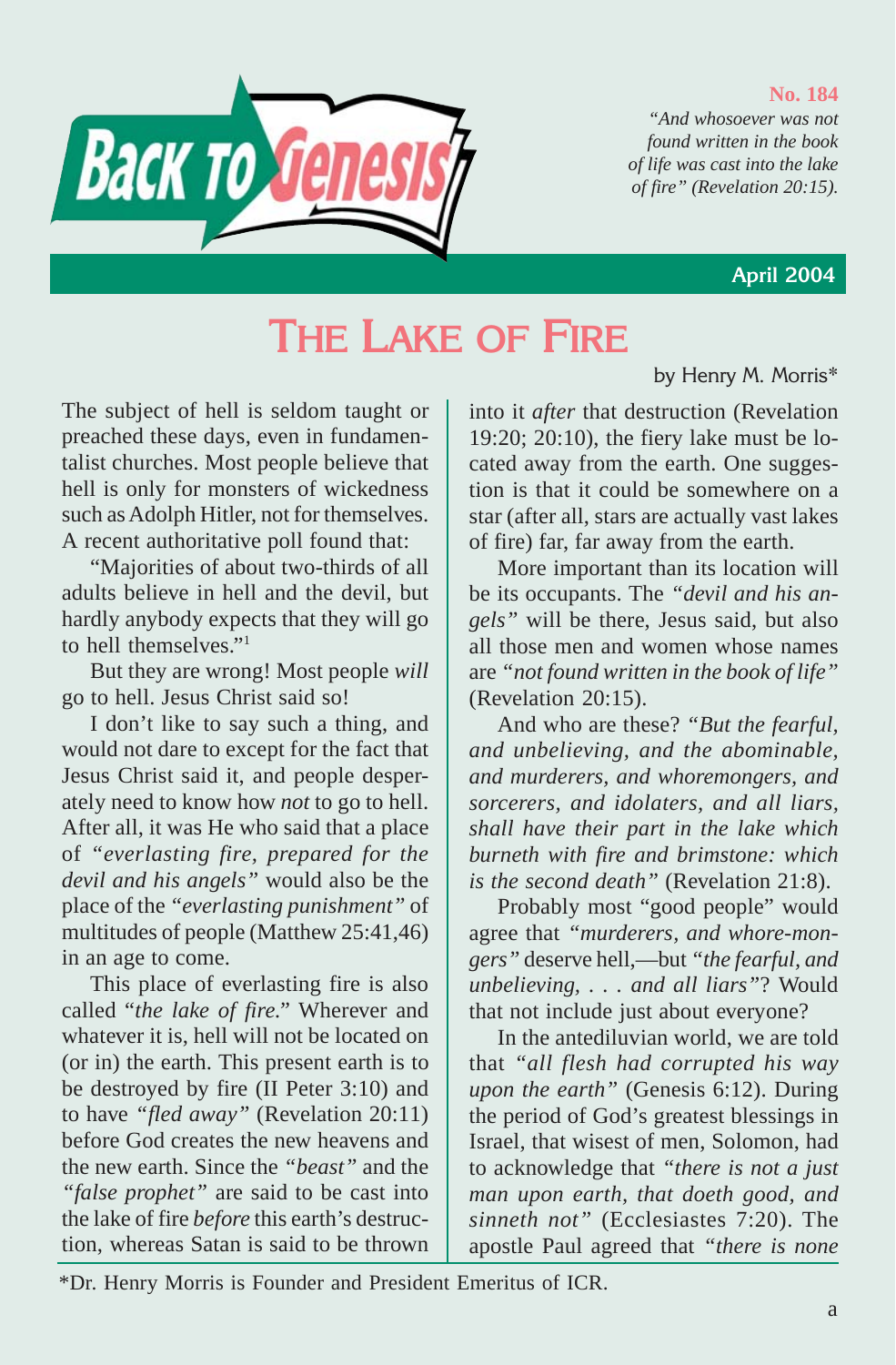*that doeth good, no, not one"* (Romans 3:12). And even Christ Himself said that *"there is none good but one, that is, God"* (Mark 10:18). *"For whosoever shall keep the whole law, and yet offend in one point, he is guilty of all"* (James 2:10). God is *"of purer eyes than to behold evil"* (Habakkuk 1:13), and so cannot allow even one unforgiven sin into heaven. It begins to look as if the lake of fire will have many, many occupants after all!

There *is* a way to escape hell, of course, but not many people are willing to go *that* way. None other than the Lord Jesus Christ Himself said that *"narrow is the way, which leadeth unto life, and few there be that find it"* (Matthew 7:14). At the same time, He said also that *"broad is the way, that leadeth to destruction, and many there be which go in thereat"* (Matthew 7:13).

Please note that the man who said these things was not only the God who created all of us, but also the one who has provided the way out of escape from hell, and who will be our final Judge—and *He* has said that most people will stay on the broad road leading to the lake of fire! Most of these undoubtedly will be men and women who assume they are *"good"* and are not expecting to go to hell when they die. But consider several specific categories of people who are in such danger.

(1) First there are those who don't believe in hell, or any religion at all?

*"According to recent surveys, 39 percent of Americans*—111 million of us belong to no church, synagogue, mosque, or other religious institution . . . an unprecedented 14 percent of Americans tell pollsters that they are atheists, agnostics, secular humanists, or simply disinterested in religion. That's about 40 million Americans<sup>1</sup>.

That's in America! In Europe, the percentages of those who don't believe would be greater. These people are all headed for hell, because Jesus said: *"if ye believe not that I am He,* [that is, God], *ye shall die in your sins"* (John 8:24). *"The fool hath said in his heart, There is no God"* (Psalm 14:1, 53:1; also note Romans 1:22).

(2) Then, there are the billions of people who believe in false religions. Many are "good" people. Nevertheless they are all lost and bound for hell. They all reject Christ and *"there is none other name under heaven given among men, whereby we must be saved"* (Acts 4:12). Remember that Jesus Himself said: "*I am the way*, . . . *no man cometh unto the Father, but by me"* (John 14:6). Most of them know His claims and have either rejected or ignored them. Those who follow the Koran, for example, know that, even though Mohammed accepted Christ as a prophet, he denied repeatedly that He was the unique Son of God, that He died for our sins, and that He rose from the dead. Jesus said: *". . . he that believeth not is condemned already, because he hath not believed in the name of the only begotten Son of God"* (John 3:18). Mohammed therefore is a lost sinner, and so are all those who believe him rather than God in Christ.

(3) There are also many who profess to be Christians but will eventually be sent to the lake of fire. *"And if any man shall take away from the words of the book of this prophecy* [that is, not only from the final book of the Bible, but in context, the words of Scripture as a whole], *God shall take away his part out of the book of life* . . .*"* (Revelation 22:19). In addition to these sober words of warning to those who would tamper with the inspired words of the Bible, it was also Jesus who said: *"Many will say to me in that day, Lord, Lord, have we not prophesied in thy name? . . . and in thy name done many wonderful works? And then will I profess unto them, I never knew*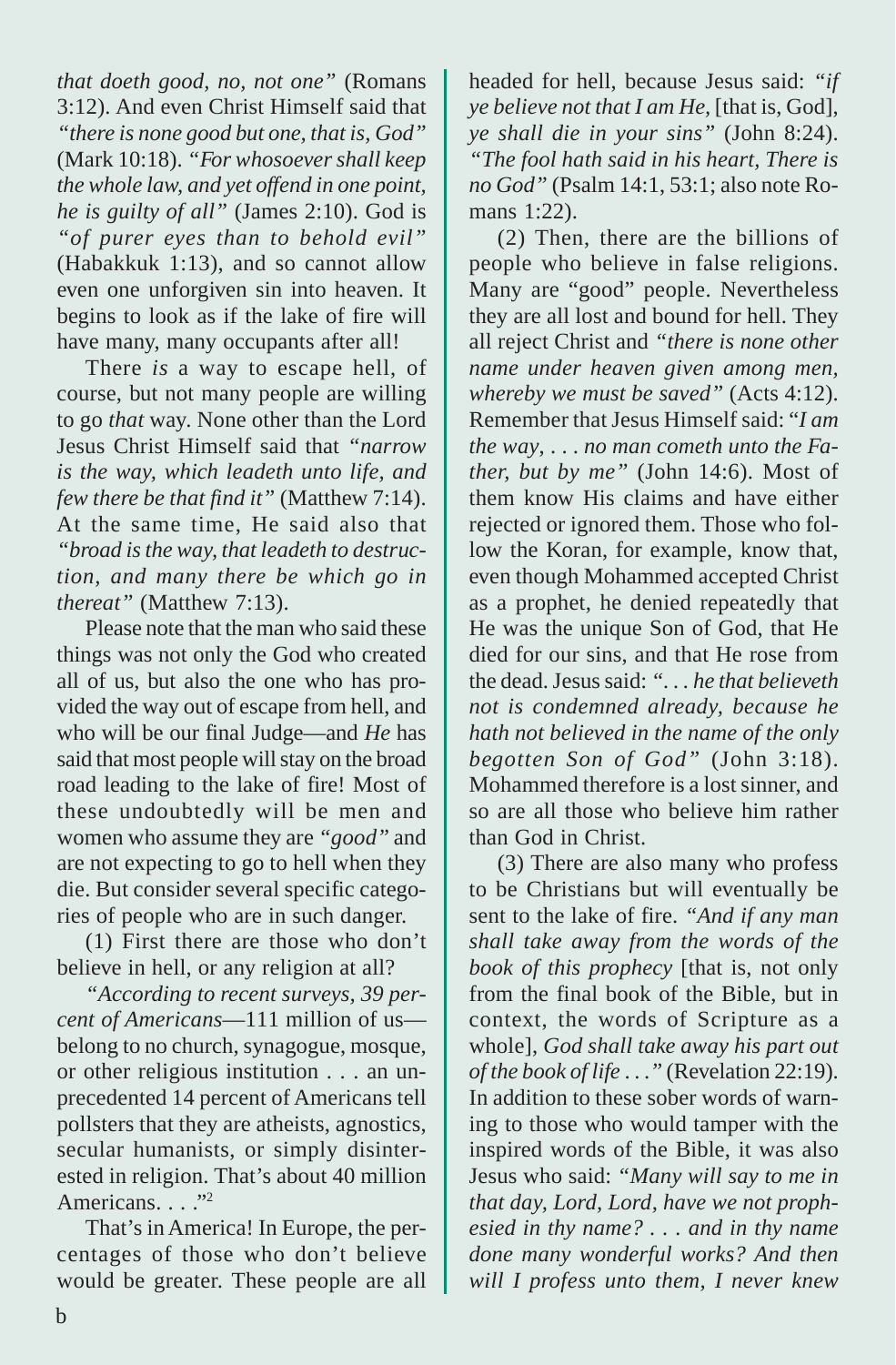*you: depart from me, ye that work iniquity"* (Matthew 7:22–23).

We might well ask as did the disciples when Jesus said that it was *"easier for a camel to go through the eye of a needle, than for a rich man to enter into the kingdom of God. . . . Who then can be saved?"* (Matthew 19:24–25). The fact is, however, as Jesus said: *"With God all things are possible"* (Matthew 19:26).

God has made our salvation possible and easily available through the incarnation, substitutionary sacrifice for our sins, and glorious victory over death in the bodily resurrection, of His only begotten Son, Jesus Christ. What we could never earn by good works, He has provided as a free gift! *"For all have sinned, and come short of the glory of God; Being justified freely by His grace through the redemption that is in Christ Jesus"* (Romans 3:23–24).

*"Believe on the Lord Jesus Christ, and thou shalt be saved"* (Acts 16:31). Paul calls this magnificent offer *"the glorious gospel of the blessed God"* (I Timothy 1:11), so how could anyone refuse such a gift of divine love?

But aren't there other ways to be saved? What about Buddhism and Islam and other philosophical systems that seem to make good sense? No: *"There is a way which seemeth right unto a man, but the end thereof are the ways of death"* (Proverbs 14:12).

As Paul pointed out long ago to the intellectuals at Athens, all such questions should have been settled by the bodily resurrection of Christ. *"God . . . now commandeth all men every where to repent: Because He hath appointed a day, in the which He will judge the world in righteousness by that man whom He hath ordained; whereof He hath given assurance unto all men, in that He hath raised Him from the dead"* (Acts 17:30– 31).

Only Jesus Christ, of all men who ever lived, has shown that He has the power to defeat our greatest enemy, death. Therefore, He is God, and we will do well to believe both His warnings and His promises. Would anyone dare call Him a liar by insisting on some other way? There could be no greater sin, and those who commit this sin will undoubtedly remember it forever there in their fiery prison.

But what about those who have never heard about the Savior and His great gift of love? The fact is *everyone* knows enough to be saved, if he will act on the light he has. Jesus Christ, the Creator is *"the true Light, which lighteth every man that cometh into the world"* For those who will act on whatever light they have—whether in the evidence of creation or the witness of conscience or whatever remnants of truth may have been preserved in their particular religion—then God will presumably send whatever additional light is needed to enable belief unto salvation. The Scriptures provide the experience of Cornelius as a case in point (Acts 10). Most men, however, fail to act on whatever light they may have, and God says they are *"without excuse"* (Romans 1:20).

No doubt some receive more light than others and the Bible teaches that there will be degrees of reward in heaven and degrees of punishment in hell (note, for example, Luke 12:42–48), but the one great divide between heaven and hell is one's response to Christ's great sacrifice and gift of love. *"He that believeth on the Son hath everlasting life: and he that believeth not the Son shall not see life; but the wrath of God abideth on him"* (John 3:36).

### **Endnotes**

- 1. "Harris Poll," The Religious and Other Beliefs of Americans 2003, *Skeptical Inquirer* (vol. 27. July/August 2003), p. 5.
- 2. Promotional Brochure for the Council for Secular Humanism.